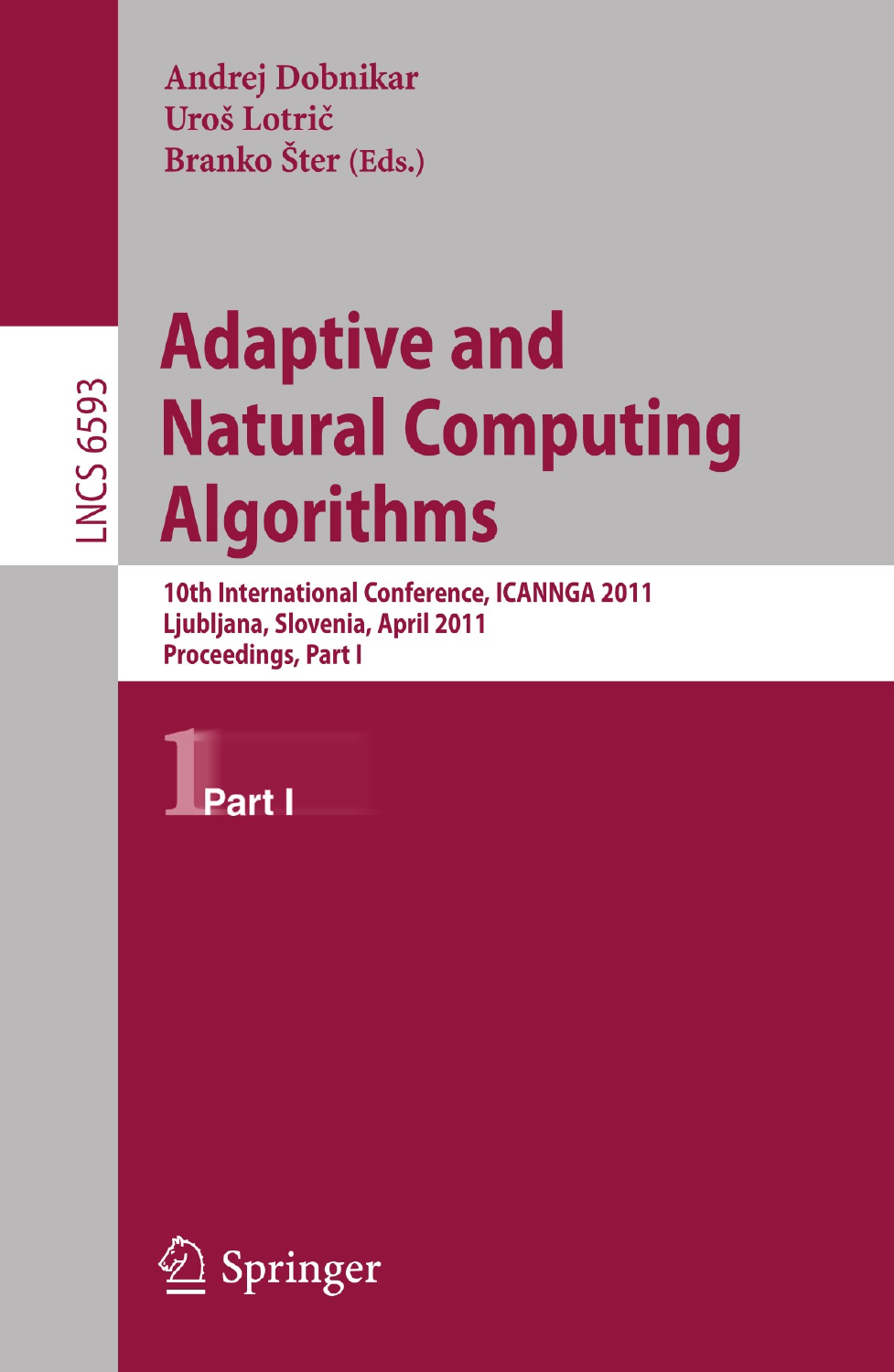# Optimisation of Concentrating Solar Thermal Power Plants with Neural Networks\*

Pascal Richter<sup>1,2</sup>, Erika Ábrahám<sup>1</sup>, and Gabriel Morin<sup>2</sup>

<sup>1</sup> Chair of Computer Science 2, RWTH Aachen University, Aachen, Germany <sup>2</sup> Fraunhofer Institute for Solar Energy Systems, Freiburg, Germany

Abstract. The exploitation of solar power for energy supply is of increasing importance. While technical development mainly takes place in the engineering disciplines, computer science offers adequate techniques for simulation, optimisation and controller synthesis.

In this paper we describe a work from this interdisciplinary area. We introduce our tool for the optimisation of parameterised solar thermal power plants, and report on the employment of genetic algorithms and neural networks for parameter synthesis. Experimental results show the applicability of our approach.

Keywords: Optimization, Solar thermal power plants, Neural networks, Genetic algorithms.

# 1 Introduction

The contribution of renewable energies to global energy supply has significantly increased over the past ten years. Completely new branches of industry have developed in the fields of solar, wind, and biomass energy. Among such technologies, *concentrating solar thermal power (CSP) plants* are a promising option for power generation in regions with high direct solar irradiation. The principle seems to be very simple: Large mirrors concentrate rays of sunlight to heat water and the emerging vapour powers a turbine to generate electricity (see Fig.  $\blacksquare$ ).

In the early planning stage of commercial CSP plants, it is necessary to develope a conceptual *plant design* that fixes the *configuration* of the plant, such as the solar field size and the temperature and pressure levels in the water cycle. In the ideal case the design minimises the *levelised cost of electricity (LCOE)*, describing the costs per generated electricity unit, for the given project and site, and taking specific properties like solar conditions and cooling water availability into account.

In this paper, we describe our simulation-based techno-economical *optimisation tool* for the development of such project-specific plant concepts that are welldesigned with respect to economic criteria. The optimisation tool uses adequate

<sup>!</sup> This work is based on the Fraunhofer ISE project "optisim", which was funded by the German Ministry of Environment (project number FKZ 0325045).

A. Dobnikar, U. Lotrič, and B. Šter (Eds.): ICANNGA 2011, Part I, LNCS 6593, pp. 190-199, 2011.  $\circ$  Springer-Verlag Berlin Heidelberg 2011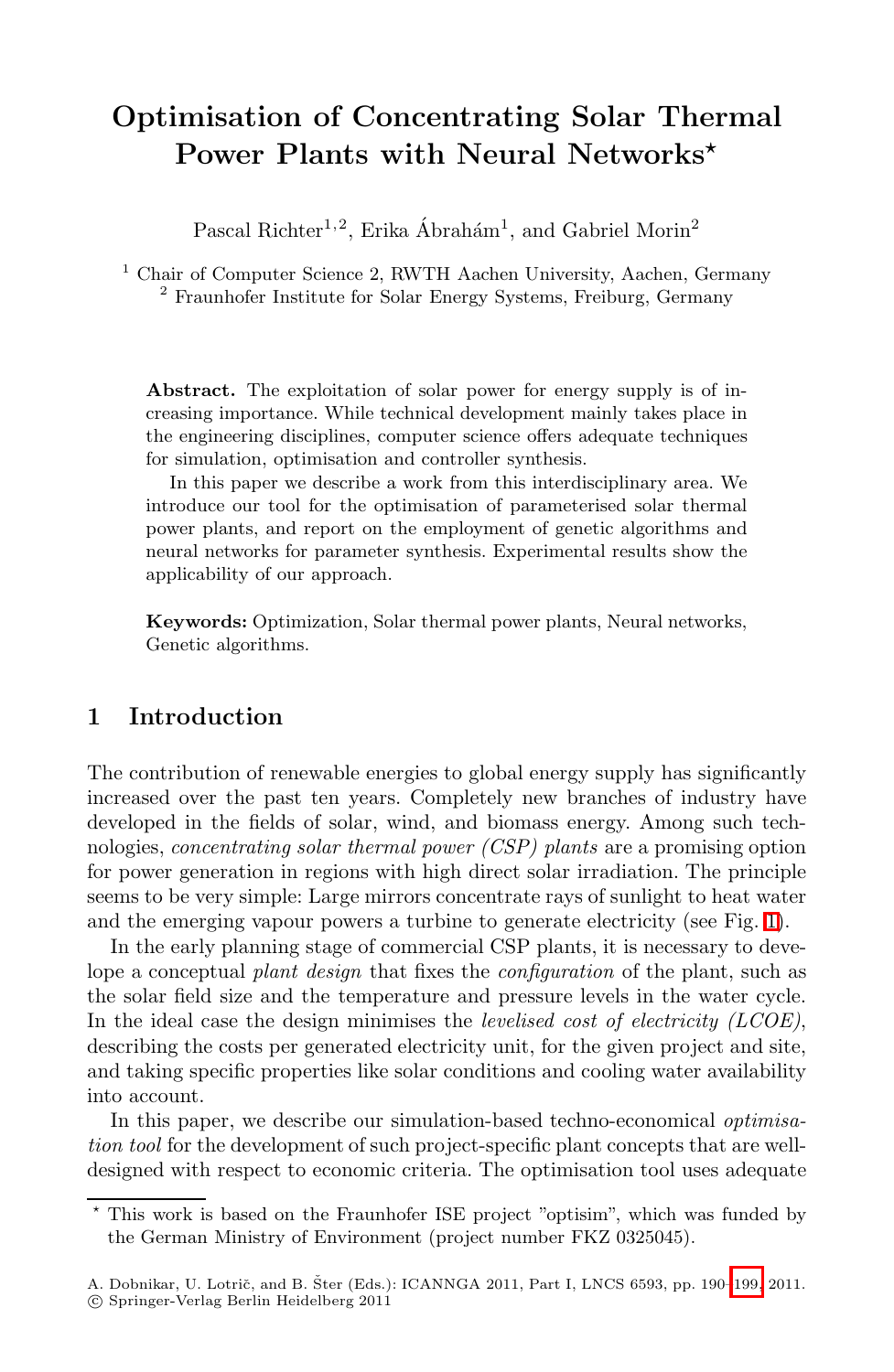

Fig. 1. Structure of a concentrating solar thermal power plant. In the solar block, large mirrors collect rays of sunlight and concentrate them on an absorber pipe. The concentrated heat of the sun is used to heat a transfer fluid, usually thermal oil. The hot fluid is either sent to the power block, where in a heat exchanger hot steam is generated from liquid water, or its energy is stored in a molten salt storage for later use after sun-set. In the power block the vapour streams through the turbine to power its blades so that the generator generates electricity.

Source: Solar Millennium 2009, own modifications

computer science techniques: The global optimum of a solar plant configuration is found using a genetic algorithm, whereas the thermodynamic-energetical procedures of a solar plant are described by an artificial neural network.

The physical behaviour of CSP plants is very complex, so their analytical optimisation is in practice not possible. Instead we use *genetic algorithms* [\[3\]](#page--1-2) for the optimisation. The basic idea is very simple: Given an arbitrary set of CSP configurations, we simulate each of them energetically and economically to compute their LCOE average over a year. The LCOE serves as the objective function for the optimisation. We select the best configurations with minimal costs and combine them to get a new generation of configurations for which we repeat the procedure. By mutation this method avoids getting stuck in local minima.

In order to get reasonable LCOE values for a CSP configuration, we need to simulate the plant behaviour for each hour of a year. Without further improvements (see Section  $\mathbf{I}$ ) the optimisation would take about 1000 days due to the time-consuming thermodynamical power block simulation using Thermoflex  $[12]$ .

To reduce the calculation time we approximate the thermodynamical power block simulation by *bilinear interpolation*: For each considered configuration, instead of simulating each hour of a year we simulate only at an experimentally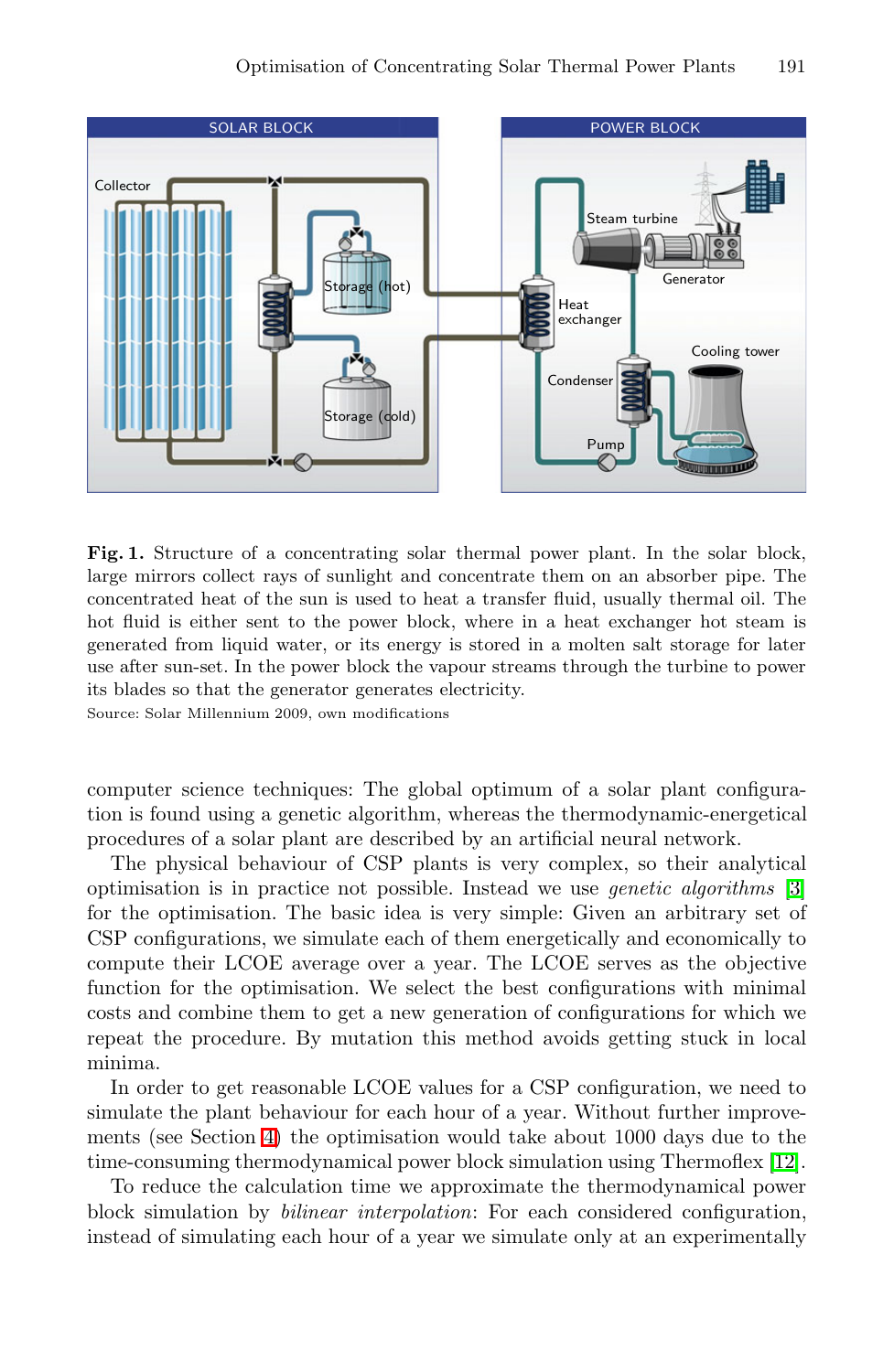determined number of interpolation points. In this way we are able to reduce the running time of the optimisation to 2 days.

To further reduce the running time, we train a *neural network* [\[5\]](#page--1-5) to learn the required function of the power block behaviour, and replace the simulation by the trained neural network. This is the main contribution of this paper, whereby the computation time is reduced to about 2 hours (including training).

*Related work.* There are several tools that simulate CSP plants (e.g. Thermoflex  $[12]$ . However, these tools are not able to optimise the configurations of CSP plants. Morin [\[10\]](#page--1-6) connected in his PhD thesis Thermoflex (for power block simulation) with the solar block simulation tool ColSim [\[14,](#page--1-7)[10\]](#page--1-6) and with an optimisation algorithm using genetic algorithms and bilinear interpolation (but no neural networks). To our knowledge this is the only work on global optimisation of CSP plant designs, including power block design.

There are also papers on combining genetic algorithms **3** with neural networks  $\overline{5}$ . The NNGA approach applies neural networks to find advantageous initial sets for the genetic algorithm (see, e.g.,  $[6]$ ). In reverse, the so-called GANN approach uses genetic algorithms to set the parameters of the neural network. A broad variety of problems has been investigated by different GANN approaches, such as face recognition  $\mathbb{I}$ , Boolean function learning and robot control  $[9]$ , classification of the normality of the thyroid gland  $[11]$ , color recipe prediction [\[2\]](#page--1-12), and many more. In contrast to the above approaches we use in our work neural networks to generate the input data for the genetic algorithms.

The rest of the paper is structured as follows. Section  $\overline{2}$  $\overline{2}$  $\overline{2}$  describes the simulation of CSP plants. Section  $\mathbf{\mathbb{S}}$  is devoted to the optimisation using genetic algorithms. We use bilinear interpolation and employ neural networks to speed up the optimisation in Section  $\overline{a}$ . After presenting experimental results in Section  $5$ , we conclude the paper in Section  $6$  with an outlook on future work.

### 2 The Simulation of CSP Plants

The aim of optimising concentrating solar thermal power plants is to generate electricity as cheaply as possible. The cost-efficiency of a power plant is generally specified by the so-called levelised cost of electricity (LCOE), which describes the costs per generated electricity unit (e.g. in Eurocent per kWh).

We consider up to 20 *design parameters* of a CSP plant. Examples for such parameters are solar field size, storage capacity, condenser size, distance between collector rows, as well as pressure and temperature levels. We use  $p_{design}$  to denote the design parameters of the CSP plant (see Fig.  $\Box$  for the CSP plant structure). Our goal is to find a configuration of these parameters that yields a minimal LCOE.

For a fixed configuration of the CSP plant the LCOE must be calculated under consideration of the seasonal and daily variations of its *site parameters*: The direct normal solar irradiance (DNI) has an influence on the collected thermal power in the solar block and the ambient temperature influences the cooling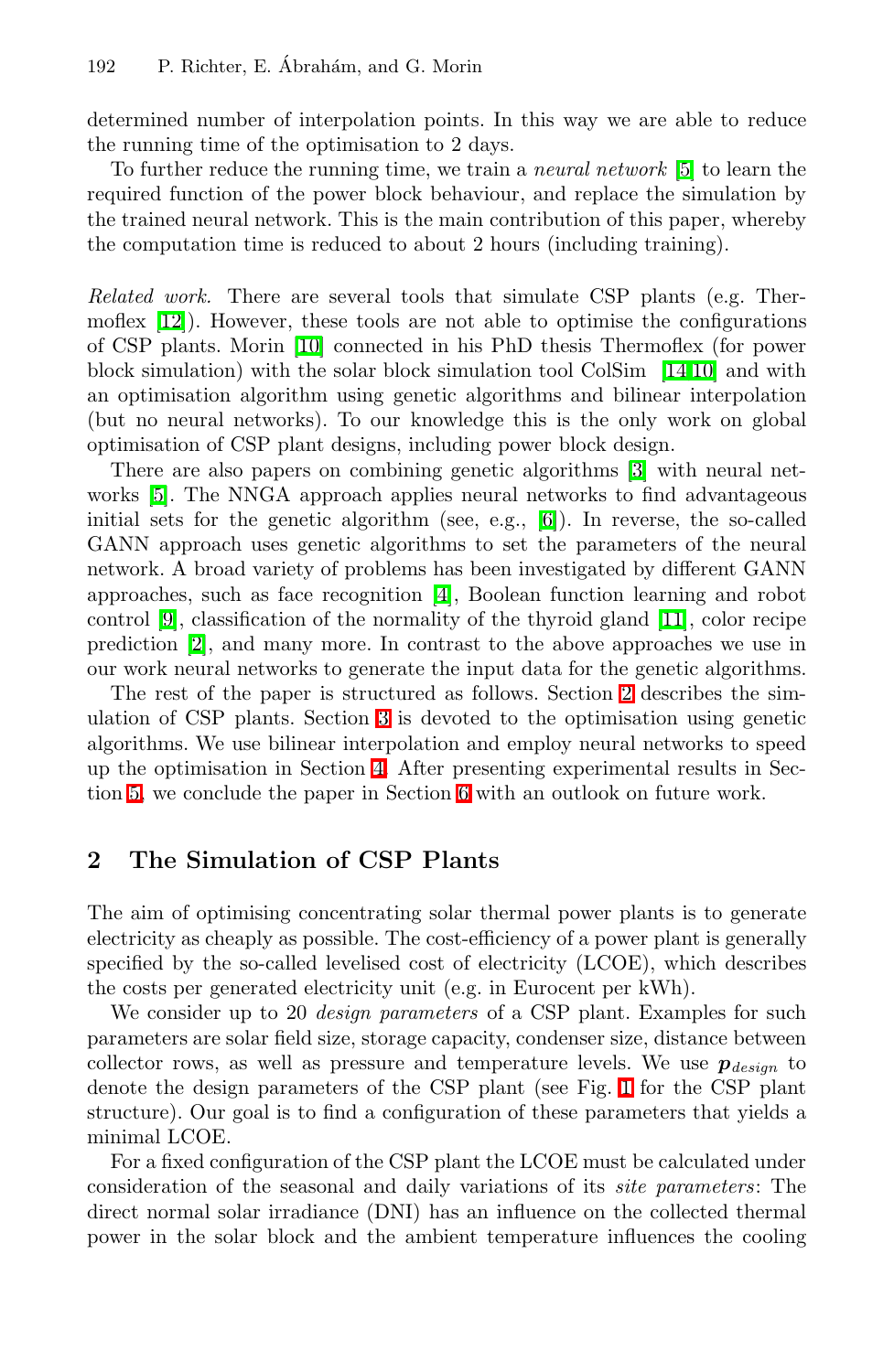

Fig. 2. General structure of the optimisation procedure. Given a configuration fixing the design parameters of the CSP plant, we use the solar and power block models to simulate the CSP behaviour and compute the generated electrical energy for each hour of the year, under consideration of the site parameters. Summing up the generated electrical energy for each hour of the year gives the total energy amount, used as input to the economic model to compute the LCOE under some economic assumptions. The LCOE is the basis for the genetic algorithm to evaluate the configuration of the CSP plant and to create new generations of configurations.

section of the power block<sup>[1](#page--1-15)</sup>. Therefore, the model for computing the LCOE is based on hourly time resolution over one year. We use  $q_{DNI}^t$  and  $T_{amb}^t$  to denote the DNI and the ambient temperature for the *t*th hour of the year.

The LCOE of a CSP plant for a given configuration is computed in two steps: Firstly, we determine the electrical net energy *Eel,net* generated over a year using an *energetic model* of the CSP plant. Secondly, this value is used by the *economic plant model* to compute the LCOE under consideration of economic assumptions.

#### 2.1 The Energetic Model of a CSP Plant

Physically the electrical energy is defined as the time-integral of the electrical power:  $E = \int_t P_{\text{el}}(t) dt$ . The electrical net energy generated over a year by a CSP plant for a given configuration is approximated with numerical rectangle method as the sum of the electrical power generated during each hour *t* of a year:  $E_{el,net} = \sum_{t=1}^{8760} P_{el}^{t}$ .

To compute the electrical power  $P_{el}^t$  for the *t*<sup>th</sup> hour of a year, we first compute with the help of the *solar block model* the thermal power *P<sup>t</sup> therm* gained by the solar block. This value serves as an input to the *power block model* that determines the generated power  $P_{el}^t$  (see Fig. [2\)](#page--1-16).

The *solar block model* provides a function *fsolar* to calculate the thermal power  $P_{therm}^{t} = f_{solar}(T_{amb}^{t}, q_{DNI}^{t}, p_{design})$  based on the available direct normal solar

 $^{\rm 1}$  The hotter the ambient air, the less efficient the power plant.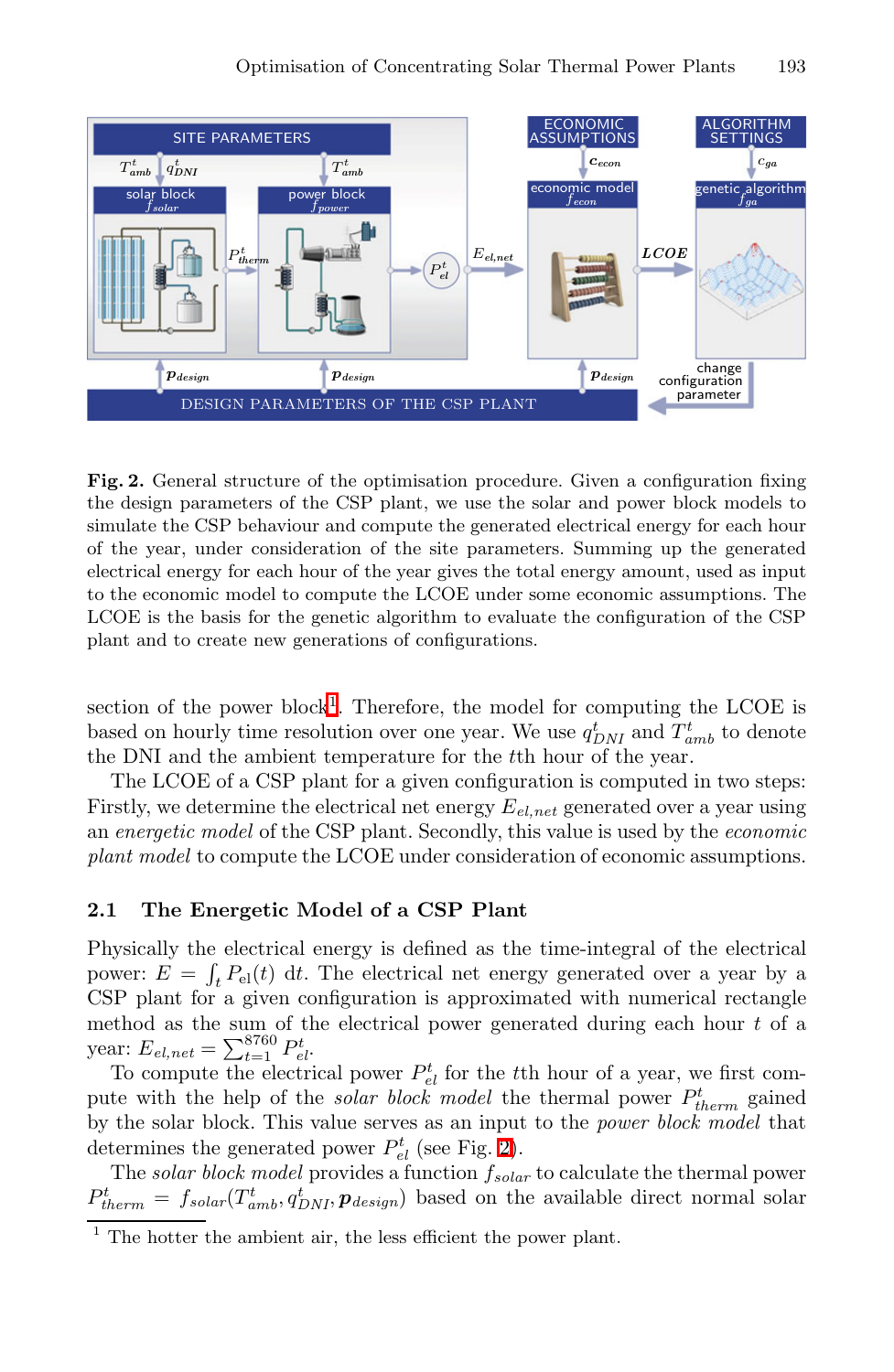irradiance  $q_{DNI}^t$  and the configuration  $p_{design}$  of the solar block. The calculation first determines the optical collector performance and then subtracts heat loss and thermal inertia effects (when heating up or cooling down). We use the ColSim tool [\[14](#page--1-7)[,10\]](#page--1-6) for these calculations. Depending on the operation strategy, either heat is stored or hot fluid is sent to the power block.

The efficiency of converting thermal energy into electrical energy in the power block depends on the thermal power  $P_{therm}^{t}$ , the ambient temperature  $T_{amb}^{t}$  (influencing the cooling section), and the configuration *pdesign* of the plant. The *power block model* provides a function *fpower* to specify for each hour *t* the electrical energy  $P_{el}^t = f_{power}(P_{therm}^t, T_{amb}^t, p_{design})$ . The power block receives a thermal energy flow from the solar field and/or the storage and converts it first into mechanical and then into electrical energy. Mass and energy balances are computed for each component (e.g., steam turbine, condenser and pumps). We use the Thermoflex  $\boxed{12}$  tool for these computations.

The total electric net energy  $E_{el,net} = \sum_{t=1}^{8760} P_{el}^t$  serves as an input to the economic model.

#### 2.2 The Economic Model of a CSP Plant

The *economic plant model* specifies a function *fecon* to calculate the LCOE. The total investment costs for the solar block and the power block are computes depending on economic assumptions *cecon* (e.g. investment costs of collectors, interest rate, etc.) and the configuration *pdesign*. The investments occuring at the initial project phase are distributed over the lifetime of a plant using the annuity factor. On top of the investment-related annuity the running costs occuring in the phase of operation of the plant need to be added. The annual running costs consist of: Staff for operation and maintenance of the plant (e.g. mirror washing), water, spare parts and plant insurance. These economic assumptions are included in  $c_{econ}$ . The levelised cost of electricity  $LCOE = f_{econ}(c_{econ}, p_{design}, P_{el}^{total})$ equals the quotient of the annual costs and the electrical energy generated over a year. The ColSim tool also supports these computations.

# 3 Use of Genetic Algorithms to Optimise Solar Plants

As described above the techno-economical model can be used to compute the LCOE of a configuration. However, the number of possible configurations grows exponentially in the number of parameters. To compute the LCOE for every configuration in the search space is not realisable in practice. Hence, we need an efficient heuristic approach to approximate such a multi-dimensional optimisation problem.

*Genetic algorithms*, a special type of evolutionary algorithms, are well-suited for this purpose because they do not require knowledge about the problem structure. Furthermore, they can easily handle discontinuities, which is of crucial importance here since technically unrealisable configurations have to be sorted out. Another kind of discontinuities comes from several technological solutions (e.g. integer number of collector loops).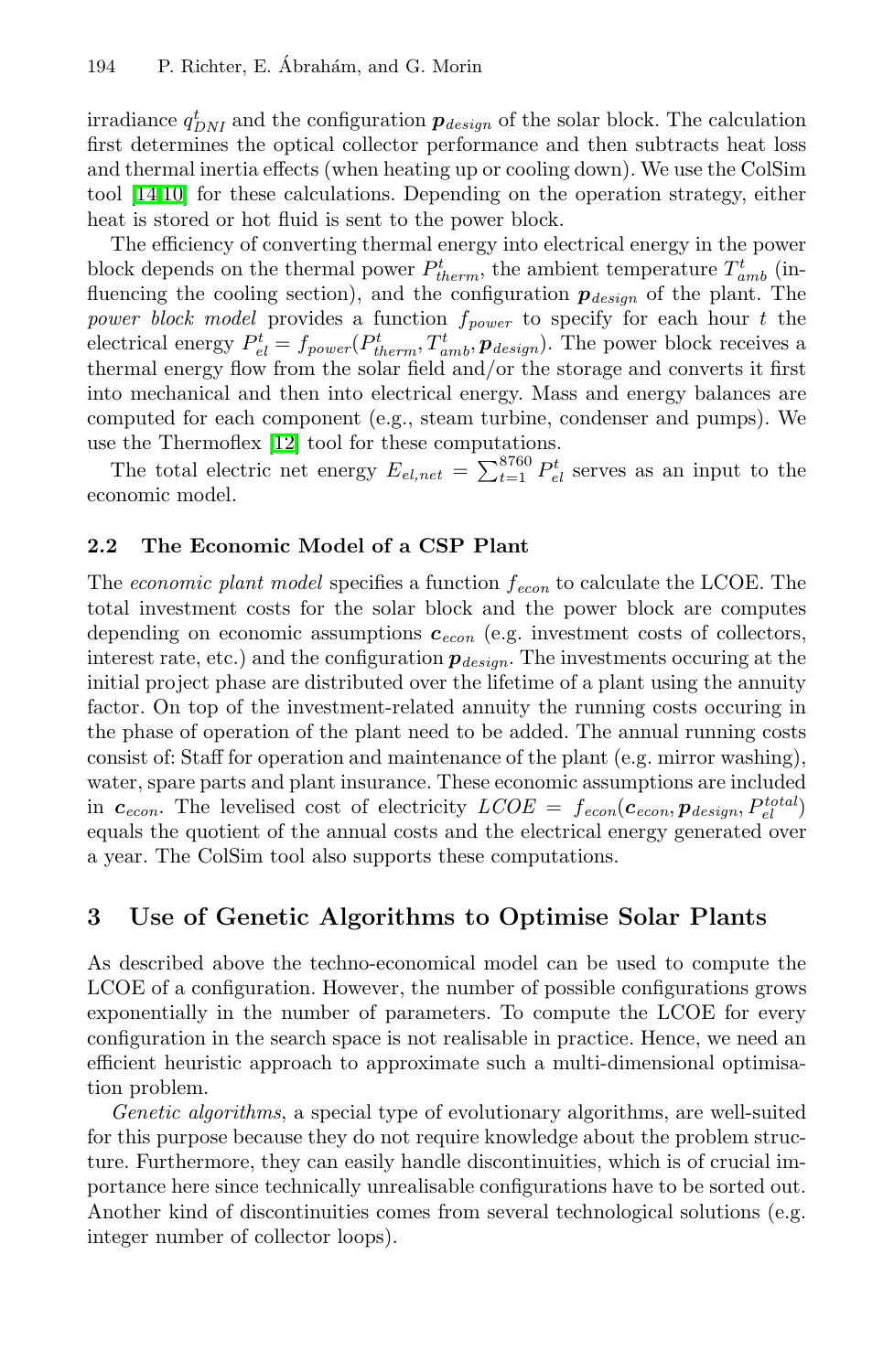A set of initial *individuals* (in our case configurations) widely spread over the whole search area form an initial *generation*. Analogous to biological evolution, genetic algorithms select the best individuals (in our case the configurations with the smallest LCOE's) from the current generation and use features such as selection, recombination and mutation to produce a new generation. Iterative application of this procedure leads to individuals close to the optimal solution.

Our optimisation tool embeds such a genetic algorithm. The implementation is based on the free  $C_{++}$  library GALib  $\boxed{13}$ . We treat undesirable or contradictory configurations by penalisation: they get assigned a very high LCOE and are thus discriminated in the subsequent selection process.

On average, the genetic algorithm needs about 25 iterations with 40 configurations per iteration to get close to the global minimum.

## 4 Improvements of the Optimisation

The running time of the optimisation based on a genetic algorithm is mainly determined by the simulation of the power block (see Section  $[2,1]$ ) that calculates the generated electrical energy. A typical characteristic diagram for the function  $f_{power}$  of the power block model is shown on Fig.  $\boxed{3}$ . The computation of the function values must consider complex physical processes, and is therefore very time-consuming. For a single configuration, the computation of the electrical energy  $P_{el}^i$  generated during a certain hour *i* of a year needs about 10 seconds<sup>[2](#page--1-20)</sup> on a standard computer. That means, it takes about a day to compute the electrical energy  $P_{el}^{total}$  generated over a year. The genetic algorithm considers about 1000 configurations until it gets close to the optimum. Thus the optimisation would need around 1000 days without further improvements.

For applications we need to reduce the computation time. Below we present two improvements to speed up the optimisation. The first approach involves *bilinear interpolation*, whereas the second one employs *artificial neural networks*.

#### 4.1 Bilinear Interpolation

Assume a power block configuration *ppower* is given. Instead of computing the generated electrical energy  $P_{el}^t = f_{power}(P_{therm}^t, T_{amb}^t, p_{power})$  for each hour *t* of a year we compute it only for the grid points of a two-dimensional grid in the space of thermal power and ambient temperature. We use these grid points together with their computed function values to interpolate the function *fpower* for the given configuration, i.e., to get approximations for  $P_{el}^t$  for each hour of the year. We use bilinear interpolation for this purpose, which performs linear interpolation first in one dimension and then in the other dimension.

Experiments have shown that it is sufficient to compute the values of *fpower* for a  $4\times4$  grid, i.e., to simualate a configuration, the modified power block model needs only 16 simulations (10 seconds each) instead of 8760 simulations. As the genetic algorithm needs about 1000 configurations to get close to the optimum, we have an approximate running time of about 2 days.

 $2$  See Section  $5$  for more details.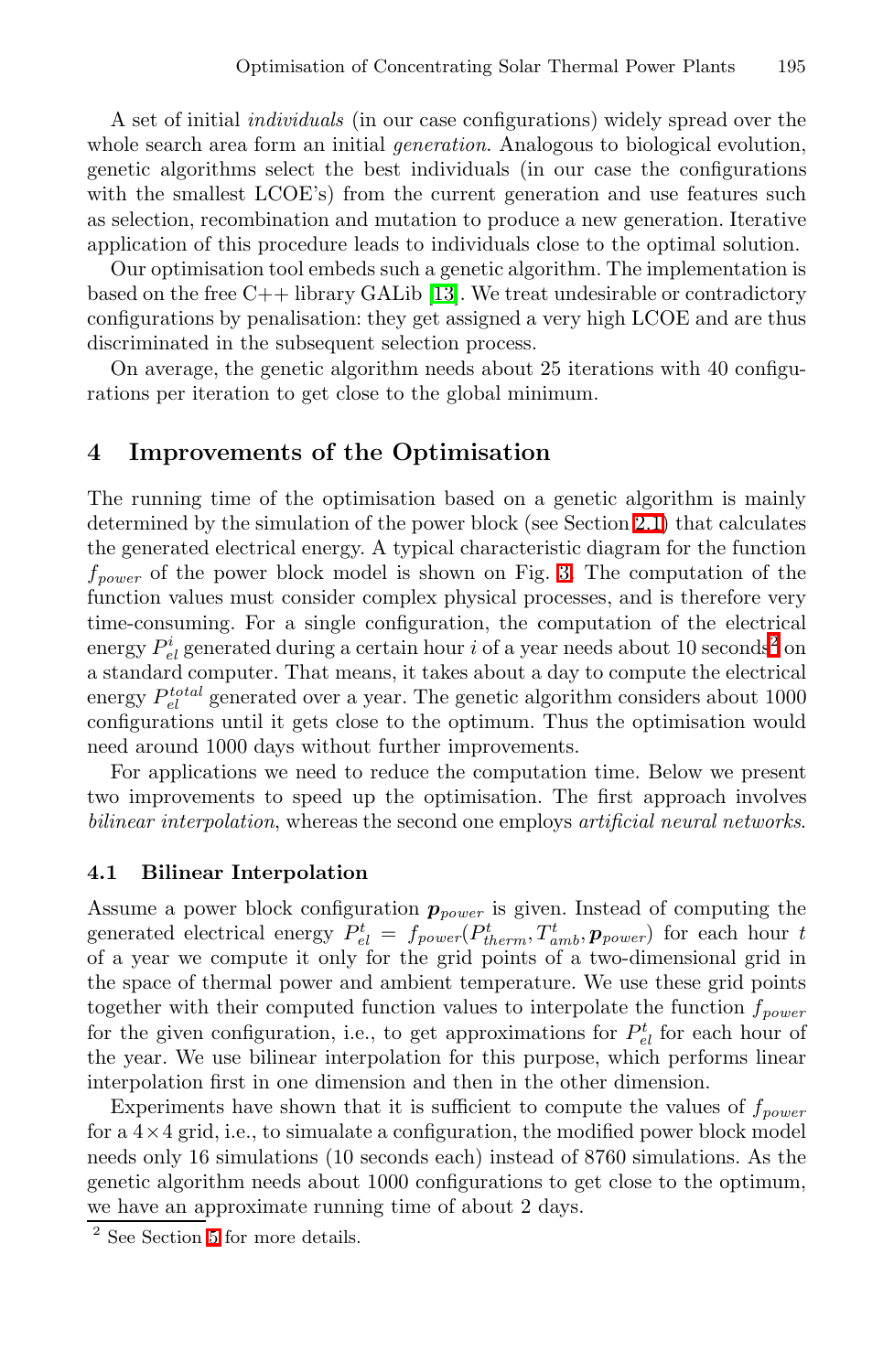

Fig. 3. Typical characteristic diagram of the function *fpower* for a fixed power block configuration specifying the electrical power for each thermal power and ambient temperature value pairs

#### 4.2 Artificial Neural Networks

To further reduce the computation time, we could think of applying linear interpolation in the dimension of configurations as we did for the environmental state. However, the behaviour in this dimension is highly non-linear, which leads to an unacceptable effect on simulation accuracy.

For this purpose we use *neural networks* [\[5\]](#page--1-5) instead of linear interpolation. Neural networks are able to learn how to approximate functions without knowing the function itself. The learning process is based on a training set consisting of points from the domain of the function as input and corresponding function values as output. We use neural networks to learn the behaviour *fpower* of the power block model, i.e., to determine the generated electrical energy foragiven configuration and for some thermal power and ambient temperature values.

There exists a wide range of different neural networks. We use *multilayer perceptron*, a network consisting of different neuron layers. As shown in Fig.  $\mathbf{I}$ there is a flow of information through a number of hidden layers from the input layer which receives the input, to the output layer which defines the net's output. Fig. **5** shows the general scheme of the neurons in the layers. Each neuron weights its inputs and combines them to a net input on the basis of a transfer function (usually the sum of the weighted inputs). The activation function determines the activation output under consideration of a threshold value. During the learning process the number of hidden layers and the number of neurons in the layers do not change, but each neuron adopts the weights of its inputs.

We train the multilayer perceptron during the optimisation as follows: Before the network is trained we apply bilinear interpolation as before. The results are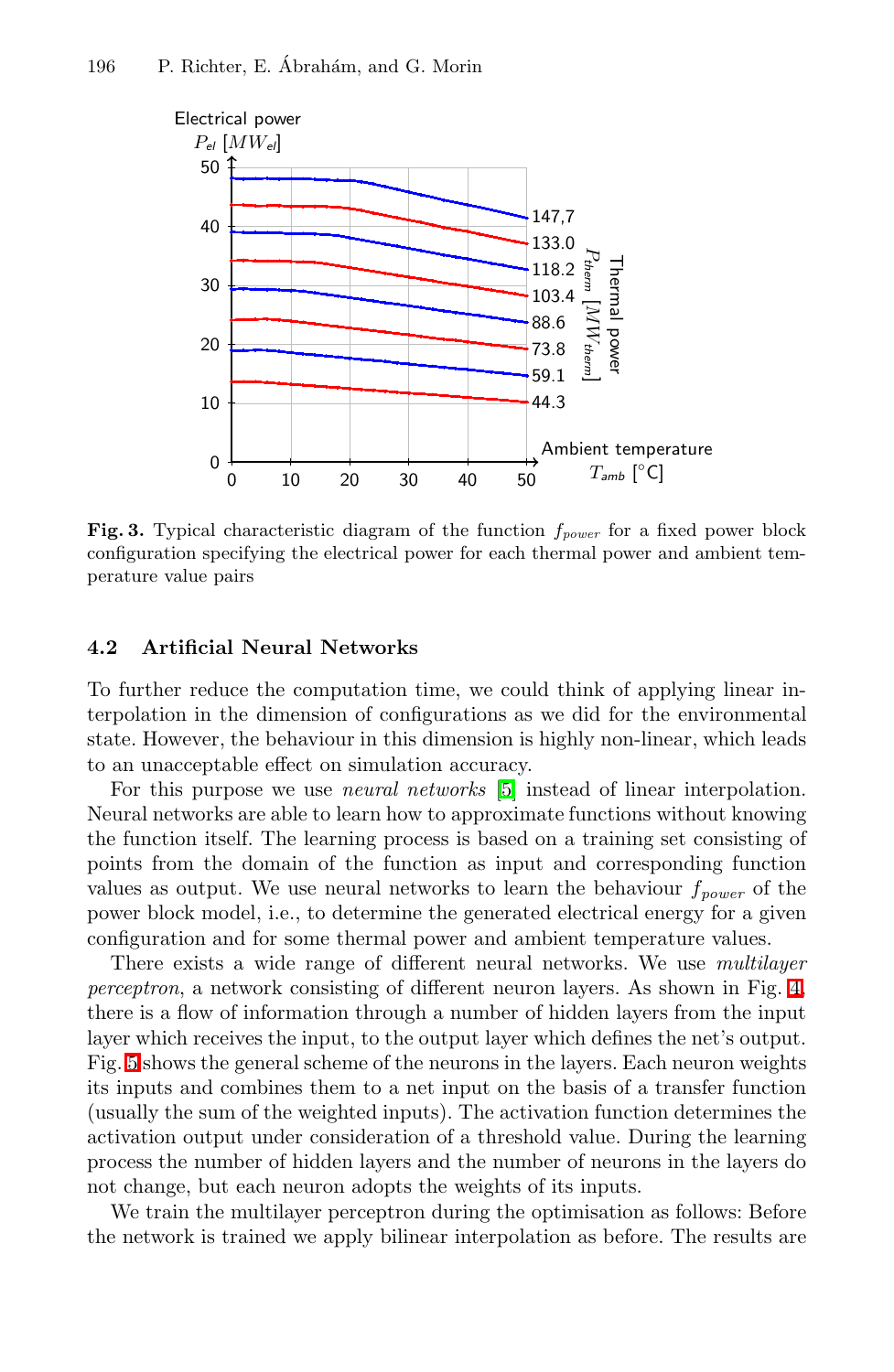

Fig. 4. Topology of an example multilayer neural network with two hidden layers



Fig. 5. Scheme of an artificial neuron *j*

used as training set for the network, configuration and environmental state are used as input and the interpolated values as output. Experiments show that it is sufficient to train with the first 20 configurations. After the network has been trained we use the neural network approach instead of the bilinear interpolation. For each of the 20 configurations we need 16 simulations for the bilinear interpolation, leading to a total simulation time of about 2 hours. The remaining computation times (bilinear interpolation, training, etc.) are insignificant compared to the simulation times. The quality of the results is comparable to the results of the approach using only bilinear approximation.

#### 5 Experimental Results

We use the *Flood* tool **7** to define, train, and use multilayer perceptrons with two hidden layers. The networks can be configured by fixing different network parameters. The configuration influences the network's output, which again influences the quality of the optimisation result. To attain good results it is therefore of high importance to find an appropriate configuration.

We determined a well-suited network configuration experimentally: For each parameter we trained networks with different parameter values and compared the quality of the outputs. As a measure for the quality of the training we used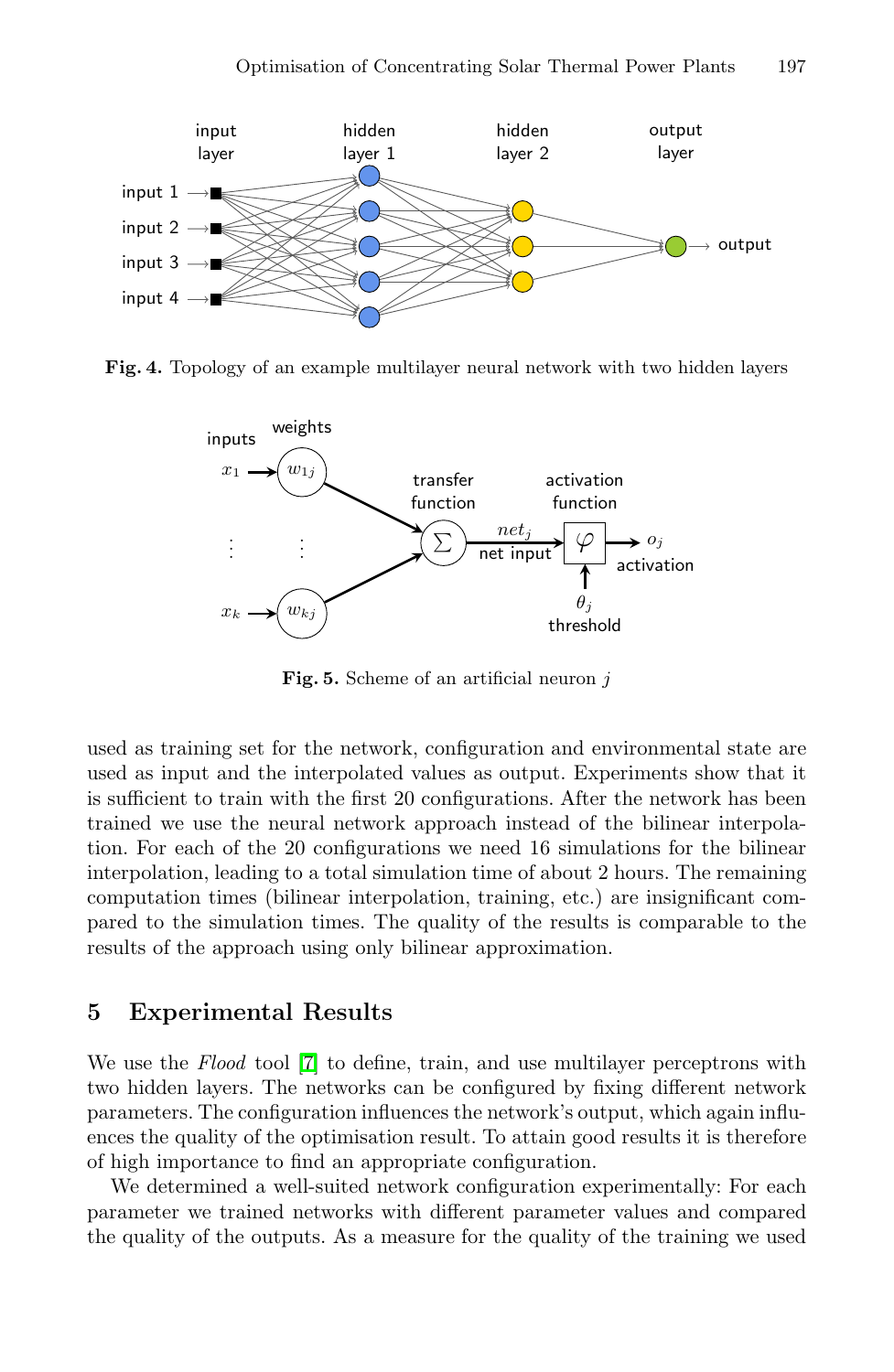

Fig. 6. The relative (left) and maximum relative (right) error for multilayer perceptrons, all having 2 hidden layers but a different number of neurons in the hidden layers

the relative error between the target and the predicted values for a test set with 12000 data points.

During training  $\prod$  a network tries to adapt its free parameters (edge weights and neuron thresholds) such that the difference between the target values and the network output for a set of training points gets smaller. There are different training algorithms using different objective error functions. The best predictions were received by application of the conjugate gradient algorithm as training algorithm and the regularised Minkowski error with regularisation weight  $s =$ 0*.*1.

As optimal parameters we determined as optimal parameters the sum of the weighted inputs as the transfer function and the hyperbolic tangent as the activation function for the neurons.

We fixed the above parameter values and varied the number of neurons in the hidden layers. Fig.  $\overline{6}$  presents the relative validation errors. The best results were gained with 15 neurons in the first and 17 neurons in the second hidden layer with a relative error of 1*.*2%.

With these settings of a neural network, an annual simulation of a CSP plant predicted the LCOE with a relative error of 0.67% and a maximum error of 1.3%. The effects for the optimisation of using a neural network should be determined in future work. It is expected, that the approximated optimum determined by using a neural network should be close to the optimum found by a time-consuming simulation-based optimisation.

#### 6 Conclusion and Outlook

We described and applied an approach to optimise concentrating solar thermal power plants by determining economically optimal design parameters. The